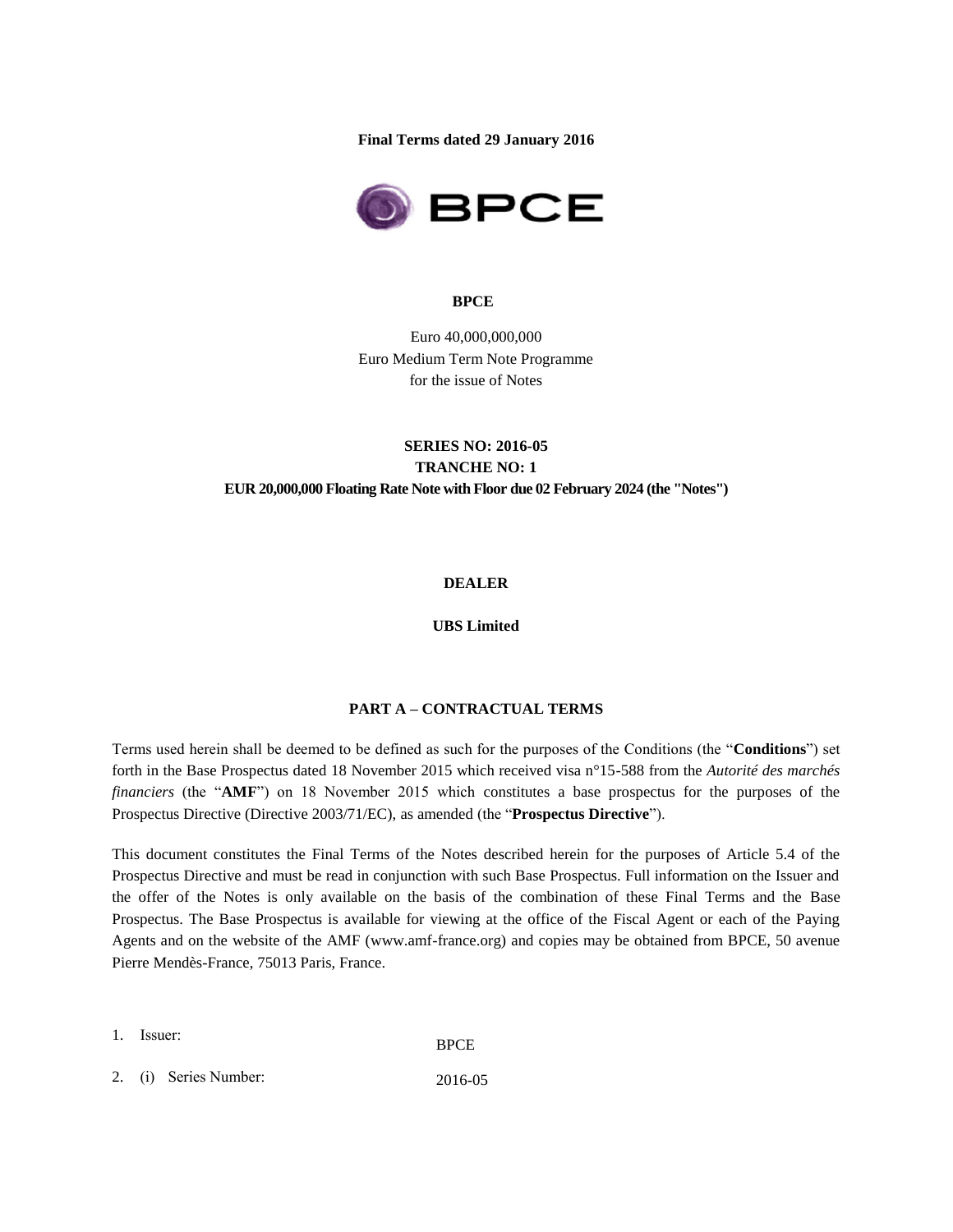|           | (ii)                             | Tranche Number:                                                          | $\mathbf{1}$                                                                                                                                                 |  |  |
|-----------|----------------------------------|--------------------------------------------------------------------------|--------------------------------------------------------------------------------------------------------------------------------------------------------------|--|--|
|           | (iii)<br>fungible:               | Date on which the Notes become                                           | Not Applicable                                                                                                                                               |  |  |
| 3.        |                                  | Specified Currency or Currencies:                                        | Euro ("EUR")                                                                                                                                                 |  |  |
| 4.        | <b>Aggregate Nominal Amount:</b> |                                                                          |                                                                                                                                                              |  |  |
|           | (i)                              | Series:                                                                  | EUR 20,000,000                                                                                                                                               |  |  |
|           | (ii)                             | Tranche:                                                                 | EUR 20,000,000                                                                                                                                               |  |  |
| 5.        | Issue Price:                     |                                                                          | 100 per cent. of the Aggregate Nominal Amount                                                                                                                |  |  |
| 6.        |                                  | Specified Denomination(s):                                               | EUR 100,000                                                                                                                                                  |  |  |
| 7.        | (i)                              | Issue Date:                                                              | 02 February 2016                                                                                                                                             |  |  |
|           | (ii)                             | <b>Interest Commencement Date:</b>                                       | 02 February 2016                                                                                                                                             |  |  |
| 8.        |                                  | <b>Interest Basis:</b>                                                   | Six (6) month EURIBOR $+$ 0.64 per cent. Floating Rate<br>(further particulars specified below)                                                              |  |  |
| 9.        |                                  | Maturity Date:                                                           | 02 February 2024                                                                                                                                             |  |  |
|           | 10. Redemption Basis:            |                                                                          | Subject to any purchase and cancellation or early<br>redemption, the Notes will be redeemed on the Maturity<br>Date at 100 per cent. of their nominal amount |  |  |
|           |                                  | 11. Change of Interest Basis:                                            | Not Applicable                                                                                                                                               |  |  |
|           | 12. Put/Call Options:            |                                                                          | Not Applicable                                                                                                                                               |  |  |
| 13. $(i)$ |                                  | Status of the Notes:                                                     | <b>Senior Notes</b>                                                                                                                                          |  |  |
|           | (ii)                             | Dates of the corporate authorisations<br>for issuance of Notes obtained: | Decision of the <i>Directoire</i> of the Issuer dated 27 April<br>2015 and of Mr. Jean-Philippe Berthaut, Head of Group<br>Funding, dated 26 January 2016    |  |  |

# **PROVISIONS RELATING TO INTEREST (IF ANY) PAYABLE**

| 14. Fixed Rate Note Provisions    | Not Applicable                                                                                                                                                                                                                                                                                                                                                                                                |
|-----------------------------------|---------------------------------------------------------------------------------------------------------------------------------------------------------------------------------------------------------------------------------------------------------------------------------------------------------------------------------------------------------------------------------------------------------------|
| 15. Floating Rate Note Provisions | Applicable                                                                                                                                                                                                                                                                                                                                                                                                    |
| Interest Period(s):<br>(i)        | The initial Interest Period will be the period from and<br>including the Issue Date to but excluding the first<br>Specified Interest Payment Date. Each subsequent Interest<br>Period will be the period between two successive Specified<br>Interest Payment Dates, from and including one Specified<br>Interest Payment Date to but excluding the immediately<br>following Specified Interest Payment Date. |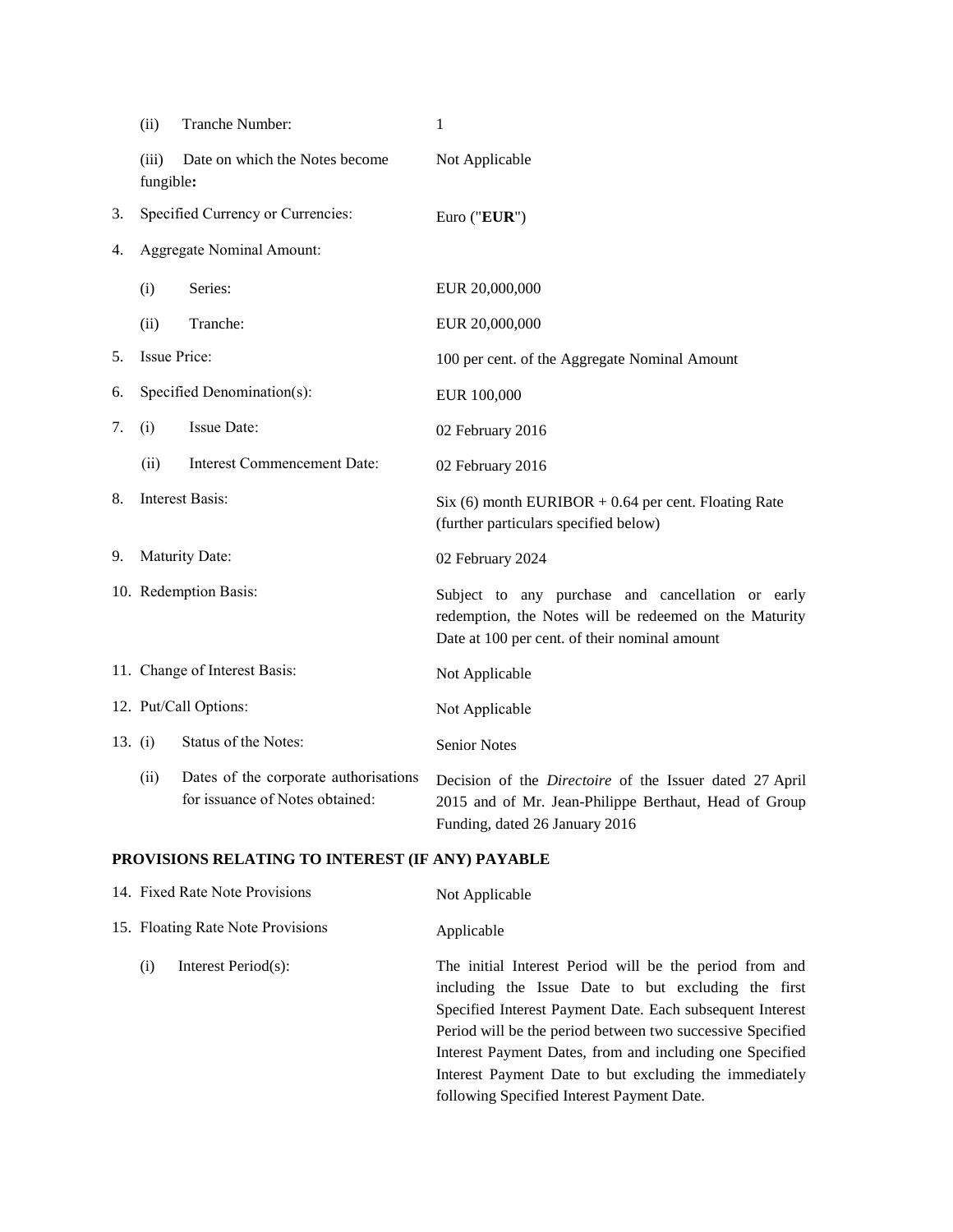| (ii)                              | Specified Interest Payment Dates:                                                                                                   | 02 February and 02 August in each year in each year from<br>and including 02 August 2016 up to and including the<br>Maturity Date, subject to adjustment in accordance with<br>the Business Day Convention set out in (iv) below. |  |  |  |
|-----------------------------------|-------------------------------------------------------------------------------------------------------------------------------------|-----------------------------------------------------------------------------------------------------------------------------------------------------------------------------------------------------------------------------------|--|--|--|
| (iii)                             | First Interest Payment Date:                                                                                                        | 02 August 2016                                                                                                                                                                                                                    |  |  |  |
| (iv)                              | <b>Business Day Convention:</b>                                                                                                     | Modified Following Business Day Convention, Adjusted                                                                                                                                                                              |  |  |  |
| (v)                               | <b>Interest Period Date:</b>                                                                                                        | Not Applicable                                                                                                                                                                                                                    |  |  |  |
| $(v_i)$                           | Business Centre(s):                                                                                                                 | <b>TARGET</b>                                                                                                                                                                                                                     |  |  |  |
|                                   | (vii) Manner in which the Rate(s) of<br>Interest is/are to be determined:                                                           | <b>Screen Rate Determination</b>                                                                                                                                                                                                  |  |  |  |
|                                   | (viii) Party responsible for calculating the<br>Rate(s) of Interest and/or Interest<br>Amount(s) (if not the Calculation<br>Agent): | Not Applicable                                                                                                                                                                                                                    |  |  |  |
| (ix)                              | Screen Rate Determination:                                                                                                          | Applicable                                                                                                                                                                                                                        |  |  |  |
|                                   | - Reference Rate:                                                                                                                   | Six (6) month EURIBOR                                                                                                                                                                                                             |  |  |  |
|                                   | - Interest Determination Date:                                                                                                      | Two (2) TARGET Business Days prior to the first day in<br>each Interest Accrual Period                                                                                                                                            |  |  |  |
|                                   | - Relevant Screen Page:                                                                                                             | Reuteurs page EURIBOR01                                                                                                                                                                                                           |  |  |  |
|                                   | Relevant Screen Page Time:                                                                                                          | 11.00 am Brussels time                                                                                                                                                                                                            |  |  |  |
| (x)                               | FBF Determination                                                                                                                   | Not Applicable                                                                                                                                                                                                                    |  |  |  |
| $(x_i)$                           | ISDA Determination:                                                                                                                 | Not Applicable                                                                                                                                                                                                                    |  |  |  |
|                                   | $(xii)$ Margin $(s)$ :                                                                                                              | $+0.64$ per cent. per annum                                                                                                                                                                                                       |  |  |  |
|                                   | (xiii) Minimum Rate of Interest:                                                                                                    | 0.00 per cent. per annum                                                                                                                                                                                                          |  |  |  |
|                                   | (xiv) Maximum Rate of Interest:                                                                                                     | Not Applicable                                                                                                                                                                                                                    |  |  |  |
|                                   | (xv) Day Count Fraction:                                                                                                            | Actual/360                                                                                                                                                                                                                        |  |  |  |
|                                   | 16. Zero Coupon Note Provisions                                                                                                     | Not Applicable                                                                                                                                                                                                                    |  |  |  |
|                                   | 17. Inflation Linked Interest Note Provisions                                                                                       | Not Applicable                                                                                                                                                                                                                    |  |  |  |
| PROVISIONS RELATING TO REDEMPTION |                                                                                                                                     |                                                                                                                                                                                                                                   |  |  |  |

| 18. Call Option | Not Applicable |
|-----------------|----------------|
| 19. Put Option  | Not Applicable |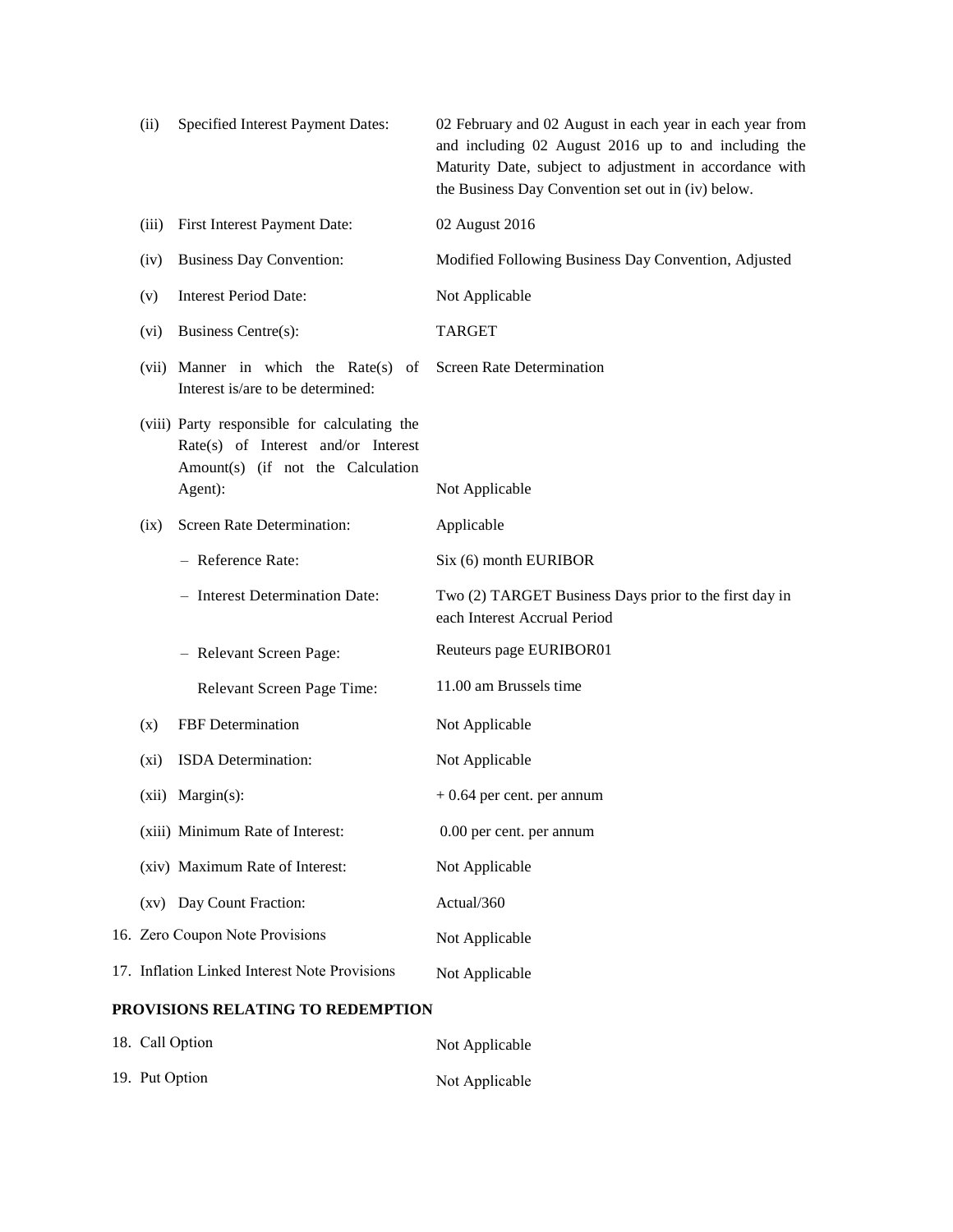|                                                   | 20. Final Redemption Amount of each Note                                                                                    |                                                                                                                                                                                                                                                                                                                                                                 |                | Denomination                |  |  |  |  |  | EUR 100,000 per Note of EUR 100,000 Specified   |
|---------------------------------------------------|-----------------------------------------------------------------------------------------------------------------------------|-----------------------------------------------------------------------------------------------------------------------------------------------------------------------------------------------------------------------------------------------------------------------------------------------------------------------------------------------------------------|----------------|-----------------------------|--|--|--|--|--|-------------------------------------------------|
|                                                   | Amount:                                                                                                                     | <b>Inflation Linked Notes - Provisions</b><br>relating to the Final Redemption                                                                                                                                                                                                                                                                                  |                | Not Applicable              |  |  |  |  |  |                                                 |
|                                                   |                                                                                                                             | 21. Early Redemption Amount                                                                                                                                                                                                                                                                                                                                     |                |                             |  |  |  |  |  |                                                 |
|                                                   | (i)                                                                                                                         | Early Redemption Amount(s) of each<br>Note payable on redemption upon the<br>occurrence of a Capital Event in the<br>of<br>Subordinated<br><b>Notes</b><br>case<br>(Condition $6(g)$ ), for taxation reasons<br>(Condition<br>$6(h)$ ),<br>for<br>illegality<br>(Condition $6(k)$ ) or on event of default<br>in the case of the Senior Notes<br>(Condition 9): |                | Denomination                |  |  |  |  |  | Euro 100,000 per Note of Euro 100,000 Specified |
|                                                   | (ii)                                                                                                                        | Redemption for taxation reasons<br>permitted on days others than Interest<br>Payment Dates (Condition 6(h)):                                                                                                                                                                                                                                                    | No             |                             |  |  |  |  |  |                                                 |
|                                                   | (iii)                                                                                                                       | Unmatured Coupons to become void<br>upon early redemption (Materialised<br>Bearer Notes only) (Condition 7(f)):                                                                                                                                                                                                                                                 |                | Not Applicable              |  |  |  |  |  |                                                 |
| <b>GENERAL PROVISIONS APPLICABLE TO THE NOTES</b> |                                                                                                                             |                                                                                                                                                                                                                                                                                                                                                                 |                |                             |  |  |  |  |  |                                                 |
|                                                   | 22. Form of Notes:                                                                                                          |                                                                                                                                                                                                                                                                                                                                                                 |                | <b>Dematerialised Notes</b> |  |  |  |  |  |                                                 |
|                                                   | (i)                                                                                                                         | Form of Dematerialised Notes:                                                                                                                                                                                                                                                                                                                                   |                | Bearer form (au porteur)    |  |  |  |  |  |                                                 |
|                                                   | (ii)                                                                                                                        | <b>Registration Agent:</b>                                                                                                                                                                                                                                                                                                                                      |                | Not Applicable              |  |  |  |  |  |                                                 |
|                                                   | (iii)                                                                                                                       | Temporary Global Certificate:                                                                                                                                                                                                                                                                                                                                   |                | Not Applicable              |  |  |  |  |  |                                                 |
|                                                   | (iv)                                                                                                                        | Applicable TEFRA exemption:                                                                                                                                                                                                                                                                                                                                     |                | Not Applicable              |  |  |  |  |  |                                                 |
|                                                   | 23. Financial Centre(s):                                                                                                    |                                                                                                                                                                                                                                                                                                                                                                 | <b>TARGET</b>  |                             |  |  |  |  |  |                                                 |
|                                                   | 24. Talons for future Coupons or Receipts to be<br>attached to Definitive Notes (and dates on<br>which such Talons mature): |                                                                                                                                                                                                                                                                                                                                                                 | Not Applicable |                             |  |  |  |  |  |                                                 |
|                                                   | 25. Details relating to Instalment Notes: amount<br>of each instalment, date on which each                                  |                                                                                                                                                                                                                                                                                                                                                                 |                |                             |  |  |  |  |  |                                                 |

26. Redenomination provisions: Not Applicable

payment is to be made: Not Applicable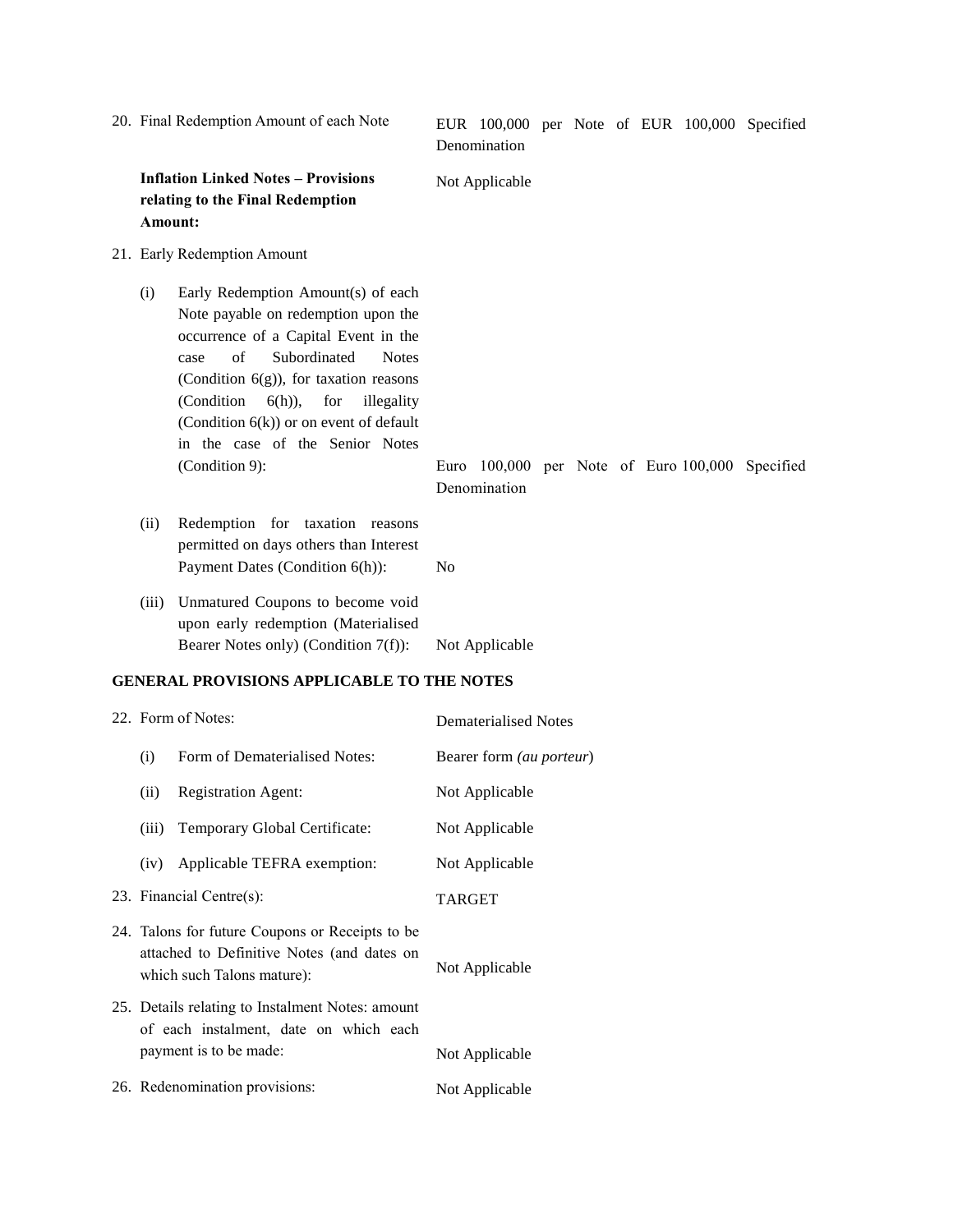- 27. Purchase in accordance with Article L.213-1 A and D.213-1 A of the French Code monétaire et financier: Applicable
- 28. Consolidation provisions: Not Applicable

29. *Masse*:

Contractual *Masse* shall apply

Name and address of the Representative: MCM AVOCAT, Selarl d'avocats interbarreaux inscrite au Barreau de Paris 10, rue de Sèze 75009 Paris France Represented by Maître Antoine Lachenaud, Co-gérant – associé

Name and address of the alternate Representative: Maître Philippe Maisonneuve Avocat 10, rue de Sèze 75009 Paris France

The Representative will receive a remuneration of Euro 2,000 (excluding VAT) per year.

### **RESPONSIBILITY**

The Issuer accepts responsibility for the information contained in these Final Terms.

Signed on behalf of BPCE

Duly represented by: Jean-Philippe Berthaut, Head of Group Funding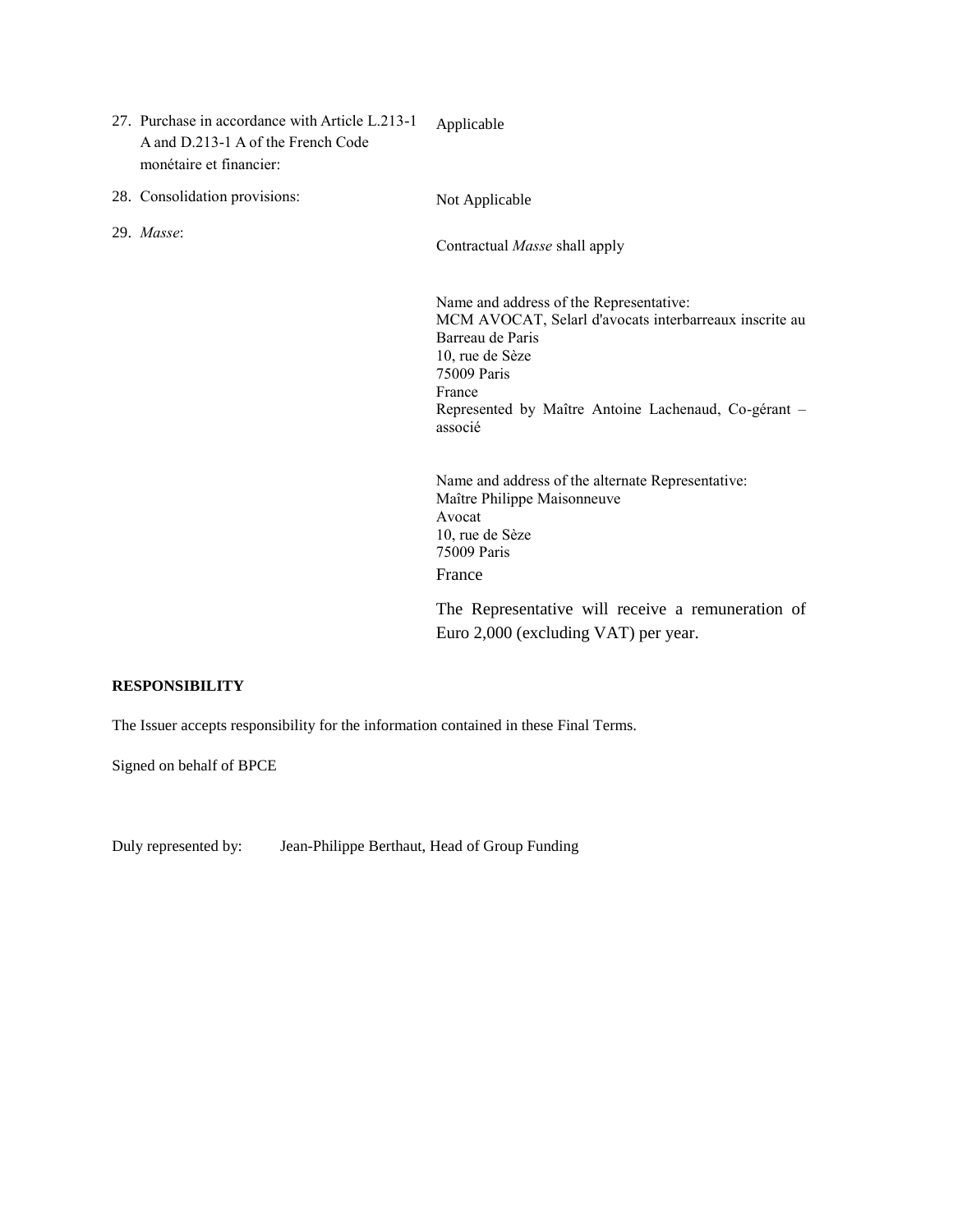## **PART B – OTHER INFORMATION**

#### **1. LISTING AND ADMISSION TO TRADING**

(i) Listing and Admission to trading: Application has been made by the Issuer (or on its behalf) for the Notes to be listed and admitted to trading on Euronext Paris with effect from the Issue Date

(ii) Estimate of total expenses related to EUR 4,450 admission to trading:

## **2. RATINGS**

| Ratings: | The Notes to be issued are expected to been rated:                                                          |
|----------|-------------------------------------------------------------------------------------------------------------|
|          | S & P: A                                                                                                    |
|          | S & P is established in the European Union and registered under<br>Regulation (EC) No 1060/2009 as amended. |

#### **4. INTERESTS OF NATURAL AND LEGAL PERSONS INVOLVED IN THE ISSUE**

"Save as discussed in "Subscription and Sale", so far as the Issuer is aware, no person involved in the offer of the Notes has an interest material to the offer."

## **5. HISTORIC INTEREST RATES**

Details of historic EURIBOR rates can be obtained from Reuters Screen EURIBOR1.

## **6. OPERATIONAL INFORMATION**

| ISIN:                                                                                                                        | FR0013108974 |  |  |  |
|------------------------------------------------------------------------------------------------------------------------------|--------------|--|--|--|
| Common Code:                                                                                                                 | 135666149    |  |  |  |
| Depositaries:                                                                                                                |              |  |  |  |
| (i) Euroclear France to act as Central<br>Depositary:                                                                        | Yes          |  |  |  |
| (ii) Common Depositary for Euroclear<br>and Clearstream Luxembourg:<br>No                                                    |              |  |  |  |
|                                                                                                                              |              |  |  |  |
| Any clearing system(s) other than Not Applicable<br>Euroclear and Clearstream, Luxembourg<br>and the relevant identification |              |  |  |  |
| $number(s)$ :                                                                                                                |              |  |  |  |